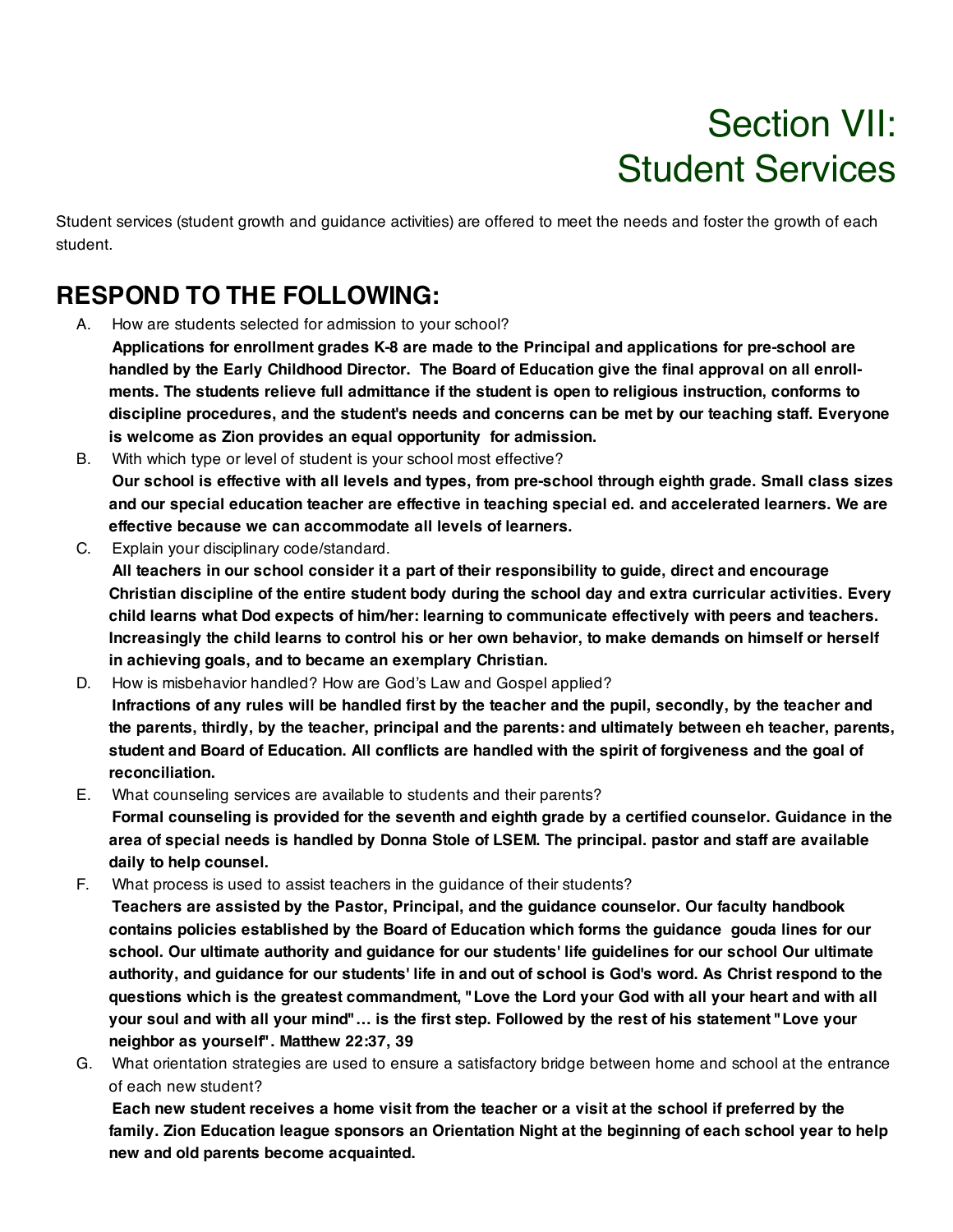- H. What strategies are used to ensure a satisfactory articulation to the next level of schooling?
- **Consultations are made with guidance counselors and parents as to appropriate interring levels in such areas as math and science. Students are informed of restoration nights for Lutheran High as well as public high school Visitation and orientation days are sponsored by Lutheran High School in Mayer, Minnesota. Students are also released for visitation to public high school. Our curriculum is rigorous and includes challenges such as algebra that allows our students to be very successful in whichever** high school they attend. This success i witnessed by the nubbier of graduates o the horn roll for their **respective high schools. High school freshman curriculums are evaluated to ensure basic coverage of all major skill areas.**
- I. Which student activities does your school offer?

We offer a variety of student activities for our students. Students in K-8th grade may participate in choir **and tone chimes as well as bells for primary groups. Dramatic musical productions for 5th through eighth grade are performed in the fall and kindergarten through fourth grade present a dramatic musical** production in the spring. Through Lutheran High we are able to offer a band program for 5th through 8th **grades including a Monday night mass band program with students in other Lutheran schools in the area. Zion is an active member of Carver Area Lutheran Schools Athletics and compete in volleyball, basketball, flag football, track and sometimes cross country. We also participate in t annual spelling be hosted by RegionII. Seven and eighth graders attend Camp Omega on alternate years for environmental** education for two days. Zion also provides field trips through out the year that are age appropriate in the **surrounding Minneapolis area.**

J. In which ways do students show their faith through student activities?

**Students have a variety of ways to demonstrate their faith. When students use their talents in music, singing, acting in the musicals and Christmas program, band performances for church and chapels. Our** students have a chance to show their faith when they compete in sports, when they do service projects.

- K. How are supervisors prepared for supervising students during activities? Almost all of our activities are supervised by trained and licensed staff, however, if a parent volunteers to help coach or direct an activity they are closely supervised by a staff member. Each volunteer is **supported by staff at all times.**
- L. Describe any before or after school care programs. **Students who arrive before school are supervised by our administrator and participate in daily staff devotions. They are then released to the care of teachers in classroom or in the gym.**
- M. Describe any childcare services that are part of, or affiliated with, the school. **No childcare services or part of or affiliated with the school.**
- N. Describe school practices related to the supervision of children who come to school early and/or stay after school.

**Staff members supervise students who come before school and students are released from class and supervised by a staff member until picked up by their buss or parent.**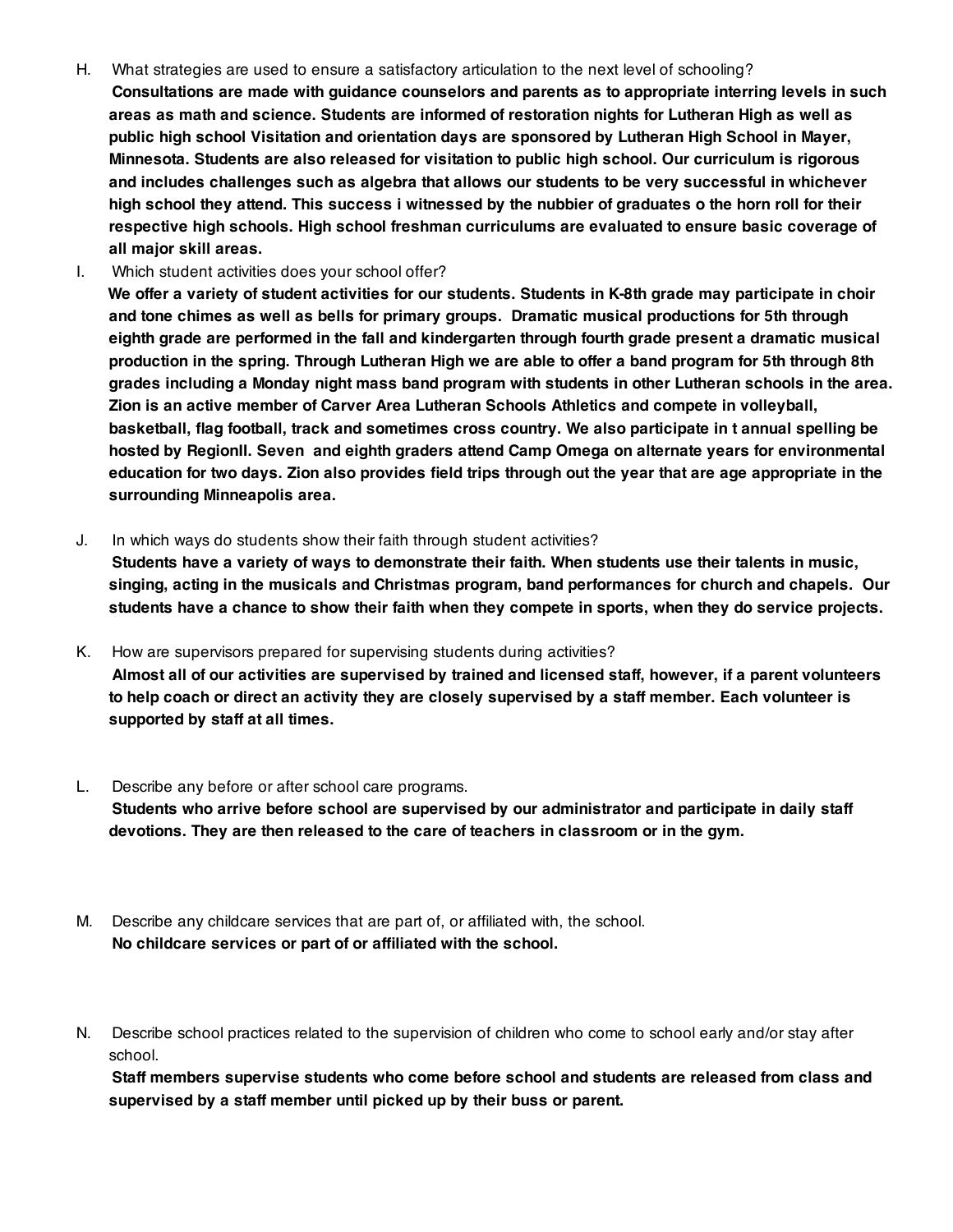O. How are care personnel selected and equipped? **We do not have a program for childcare. This does not apply.**

#### **ATTACHMENTS:**

- Sample copy of Student Cumulative Record.
- Discipline Policies and Procedures.

### **Standard 7:**

The School Plans for and Provides Resources and Activities for Students Beyond the Standard Classroom Instruction.

## **REQUIRED INDICATOR OF SUCCESS:**

Indicate whether or not the school meets the required indicator of success by circling **Yes** or **No**. YES NO 7:01 \*All services offered by the school meet or exceed all state and local requirements.

## **GENERAL INDICATORS OF SUCCESS:**

General Indicators of Success help the school quantify its compliance with the Required Standard. Evaluate your school's compliance with each General Indicator of Success using the criterion defined below. In the "Comments" section related to that indicator, specify how your school falls short of full compliance for any indicator marked less than "**Met in Full.**"

**Met in Full**—The indicator of success has been completely accomplished by the school. It is verifiable through evidence and documentation.

**Mostly Met**—The indicator of success has been partially accomplished by the school. Documentation and evidence regularly indicate that the school is well on the way toward full accomplishment of the indicator.

**Rarely Met**—Infrequent implementation of an indicator of success. This indicator rarely occurs in the school and evidence and documentation for compliance are minimally present.

**Not Presently Met**—There has been no progress by the school toward the accomplishment of this indicator of success

### **Category VII-A: Counseling and Guidance OVERVIEW:**

Evaluate the level of implementation for each of the other indicators of success. Tally and record your point total at the end of this section.

7A:02 All student applicants are admitted according to established written admission criteria.

**\_\_3\_Met in Full (3) \_\_\_Mostly Met (2) \_\_\_Rarely Met (1) \_\_\_Not Presently Met (0) \_\_3\_\_\_** Comments: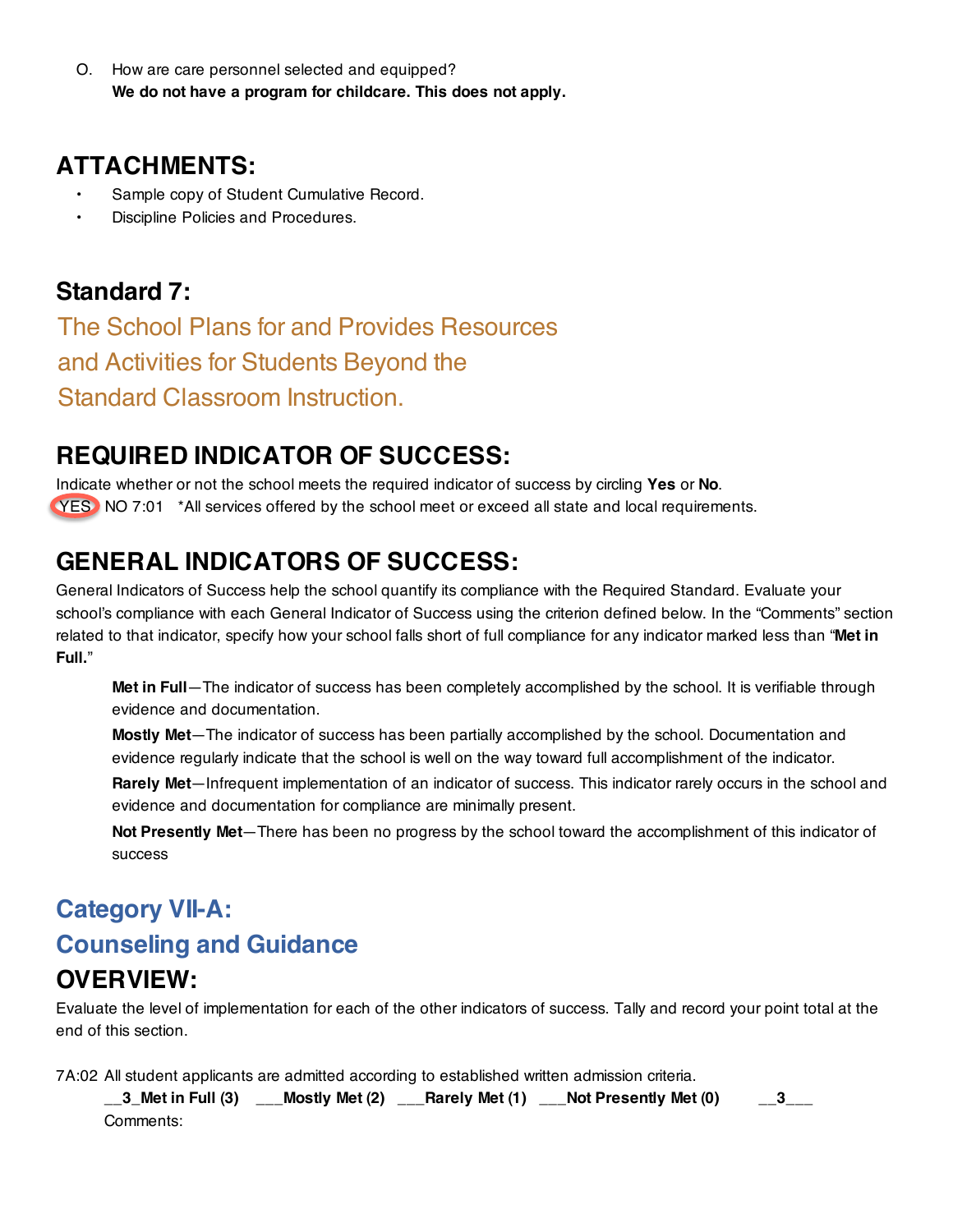- 7A:03 The parents/legal caregivers of all new applicants are interviewed. **\_\_3\_Met in Full (3) \_\_\_Mostly Met (2) \_\_\_Rarely Met (1) \_\_\_Not Presently Met (0) \_\_\_3\_\_** Comments:
- 7A:04 Permanent cumulative records for each student are maintained, stored, and shared as appropriate and according to state and federal law.

**\_3\_\_Met in Full (3) \_\_\_Mostly Met (2) \_\_\_Rarely Met (1) \_\_\_Not Presently Met (0) \_\_3\_\_\_** Comments:

7A:05 The school has an established, written procedure for handling misbehavior, including possible consequences, which incorporates provisions for the due process rights of students.

| $\_3$ <sub>__</sub> Met in Full (3) |  | ___Mostly Met (2) ___Rarely Met (1) ___Not Presently Met (0) | $-$ 3 $-$ |
|-------------------------------------|--|--------------------------------------------------------------|-----------|
| Comments:                           |  |                                                              |           |

- 7A:06 The school has written procedures for handling students' emotional, social and psychological needs. **\_3\_\_Met in Full (3) \_\_\_Mostly Met (2) \_\_\_Rarely Met (1) \_\_\_Not Presently Met (0) \_\_3\_\_\_** Comments:
- 7A:07 The school has established procedures for evaluating students for promotion and/or graduation. **\_3\_\_Met in Full (3) \_\_\_Mostly Met (2) \_\_\_Rarely Met (1) \_\_\_Not Presently Met (0) \_\_\_3\_\_** Comments:

#### **Category VII-B**

#### **Food Services**

#### **OVERVIEW:**

Evaluate the level of implementation for each of the other indicators of success. Tally and record your point total at the end of this section.

7B:08 Provisions are made for appropriate storage of food brought from home.

| $\_3$ <sub>--</sub> Met in Full (3) |  | ___Mostly Met (2) ___Rarely Met (1) ___Not Presently Met (0) | $-$ 3 $-$ |
|-------------------------------------|--|--------------------------------------------------------------|-----------|
| COMMENTS:                           |  |                                                              |           |

7B:09 Milk or fruit juice is available for all students and is stored and delivered in a hygienic method. **\_3\_\_Met in Full (3) \_\_\_Mostly Met (2) \_\_\_Rarely Met (1) \_\_\_Not Presently Met (0) \_\_3\_\_\_** COMMENTS:

7B:10 Care is taken to ensure cleanliness where meals or snacks are eaten.

| $\_3\_$ Met in Full (3) |  | __Mostly Met (2) __Rarely Met (1) __Not Presently Met (0) |  |
|-------------------------|--|-----------------------------------------------------------|--|
| COMMENTS:               |  |                                                           |  |

7B:11 State law and local food services ordinances are met.

| $\_3$ Met in Full $(3)$ |  | ___Mostly Met (2) ___Rarely Met (1) ___Not Presently Met (0) | $-$ 3 $-$ |
|-------------------------|--|--------------------------------------------------------------|-----------|
| COMMENTS:               |  |                                                              |           |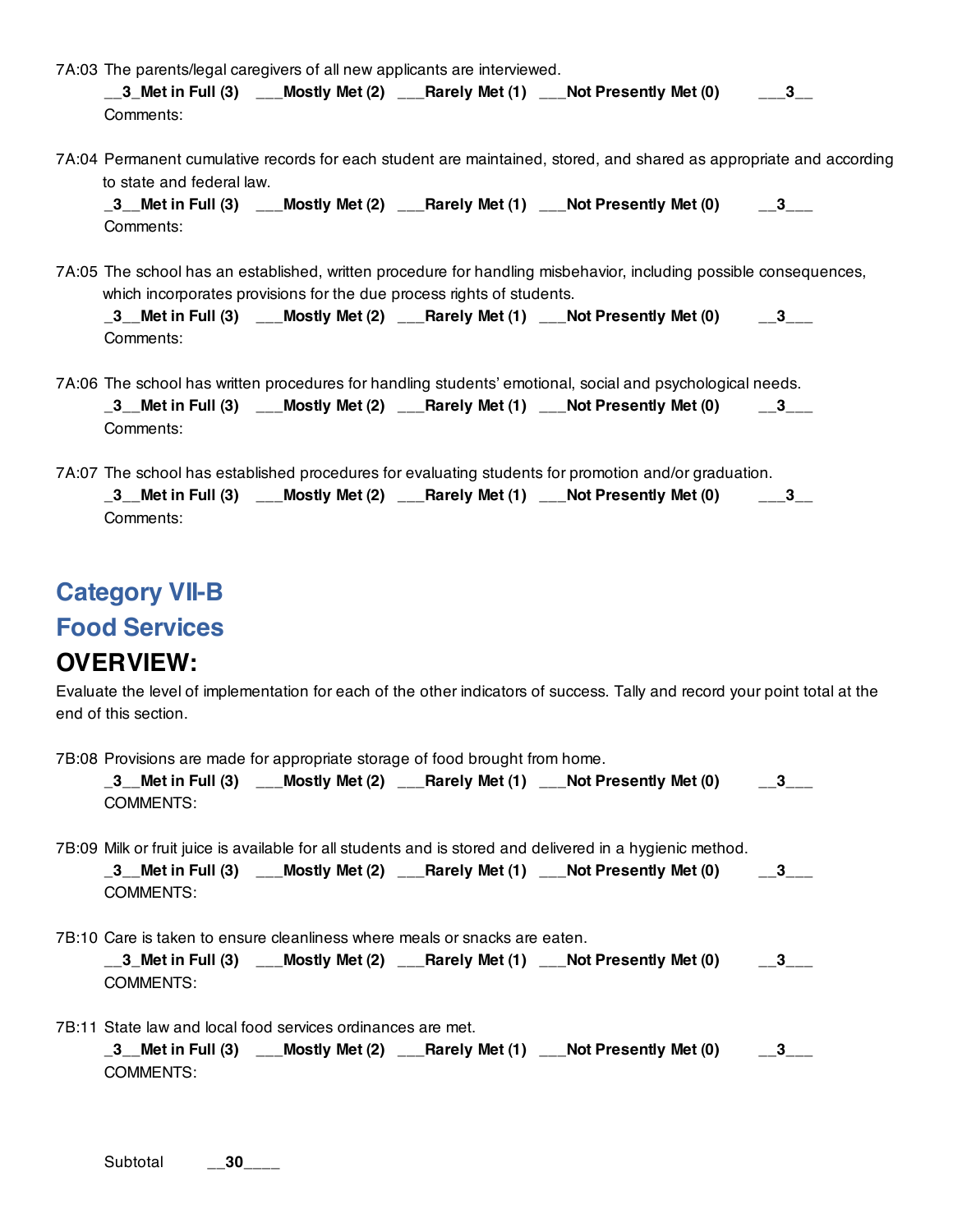## **Category VII-C Activities OVERVIEW:**

Evaluate the level of implementation for each of the other indicators of success. Tally and record your point total at the end of this section.

| 7C:12 The school provides a variety of extra-curricular and co-curricular activities which meet the needs and interests of<br>the students and reflect the mission of the school.                 |  |
|---------------------------------------------------------------------------------------------------------------------------------------------------------------------------------------------------|--|
| COMMENTS:                                                                                                                                                                                         |  |
| 7C:13 Each activity is carefully supervised by appropriately trained personnel.<br><b>COMMENTS:</b>                                                                                               |  |
| 7C:14 All activities are appropriate for the age level of the students involved and based on appropriate student<br>outcomes.<br><b>COMMENTS:</b>                                                 |  |
| 7C:15 Through these activities, students have opportunities to share their Christian faith.<br><b>COMMENTS:</b>                                                                                   |  |
| 7C:16 All those who supervise activities know and accept the mission of the school.<br>_3__Met in Full (3) ___Mostly Met (2) ___Rarely Met (1) ___Not Presently Met (0) ___3_<br><b>COMMENTS:</b> |  |
|                                                                                                                                                                                                   |  |

Subtotal \_\_**15\_**\_\_\_

#### **ANSWER THE FOLLOWING QUESTIONS:**

A. Is the REQUIRED Indicator of Success complete and available for review? \_\_**YES**\_\_\_\_\_

B. What is your GENERAL Indicators of Success point total for Standard 7? \_\_**45\_\_**\_\_\_

C. Is the total for the GENERAL Indicators of Success a minimum of 30 points? \_\_\_**YES**\_\_\_\_